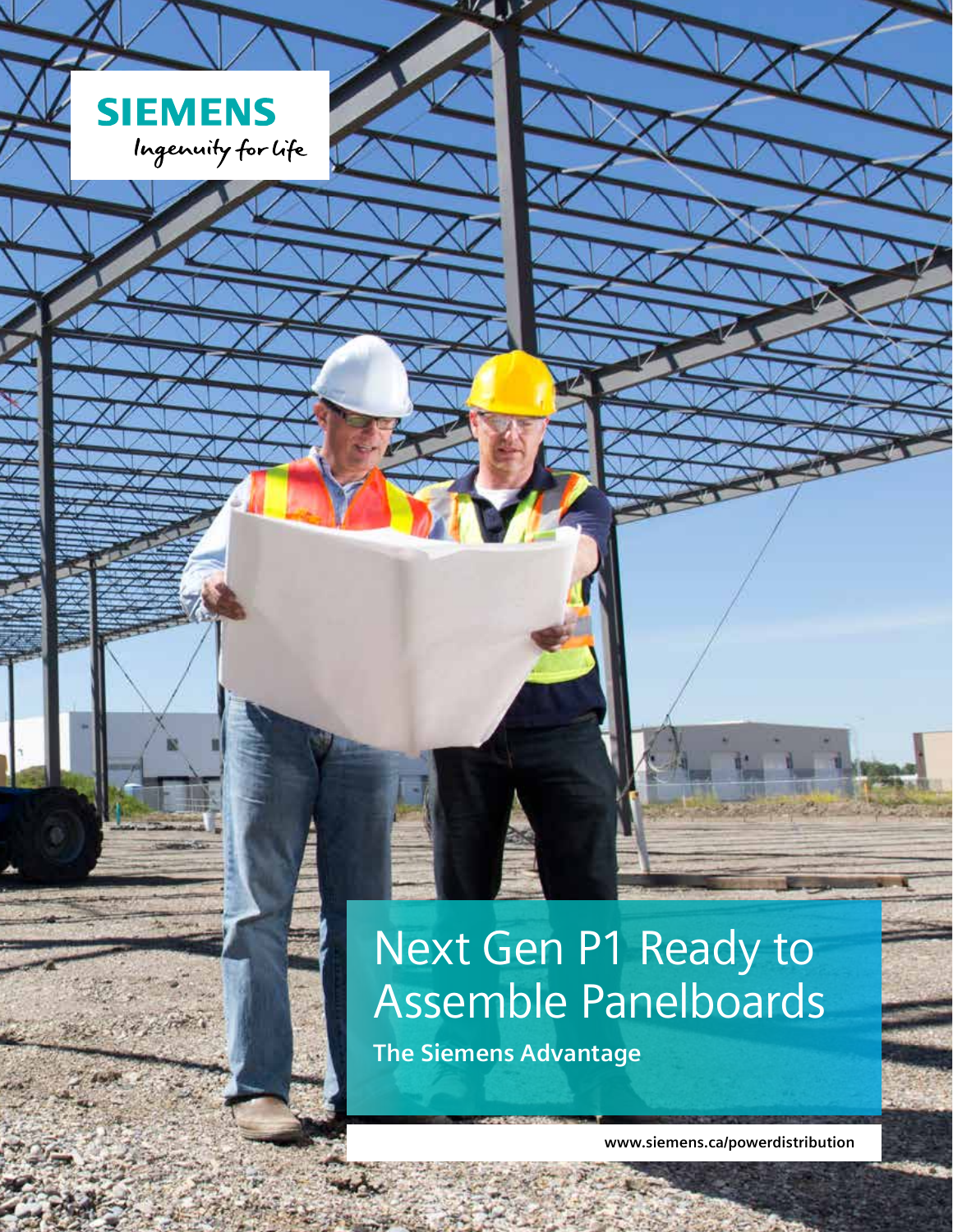

To better serve the needs of our customers, we are proud to announce that we are an Authorized Siemens RTAP Distributor. What this means to you is product flexibility, quicker job turn-around, and affordable pricing. All Siemens ready to assemble panelboards are fully backed for high-quality and trouble-free operation.

#### **Same day availability**

Over the counter availability means you're on and off the job without the delays that come with waiting for factory assembled panelboards.

#### **Product consistency**

Whether you are starting a new project, replacing parts, or adding on to an existing project, the RTAP offering is an exact match to the Siemens factory built panelboards (feed-thru versions only). While this ensures that you enjoy the same great features of the P1 panelboard, it also guarantees your job sites will have the same look, quality, and parts whether you ordered them factorybuilt, utilized our RTAP inventory, or used a combination of the two. (Note: Non-feed-thru variations are available as factory assembled without subfeed space in a 6'' (152 mm) shorter enclosure.)

#### **Flexibility and ease of assembly**

Customer oriented design creates installation convenience. For all of its one-of-a-kind features, the P1 panelboard is also designed to be extremely userfriendly. For instance, field convertible main breaker and main lug kits, (through 400 amps), will allow you to switch from main lug to main breaker, and vice versa with no change in box size or additional cabling. Plus, lay-in construction and/or removable lugs make wiring the main and neutral lugs easier and faster. To further speed wiring, as well as reduce clutter, the P1 panel also features a split neutral design and branch neutral connections are near the breaker connections. Additionally, field addable sub-fed breakers (up to 250 amps) or feed through lug kits can be field installed without utilizing any of your feeder breaker positions or increasing your box height. Furthermore, the unique design allows the panel to be inverted in the field and keep its labeling legible.

#### **New for Next Gen P1 Panelboards**

- 1) BL/BQD and NGB type Mains are only allowed as Back-Fed Mains in unit space. This uses 2 or 3 positions of unit space, but saves the cost of a strap kit.
- 2) 54 circuit 250A and 400A panels are now available.
- 3) 2/0 neutral kits are now available as field installable accessories.
- 4) 750 kcmil Main Lug kits are now available for 400A Panels.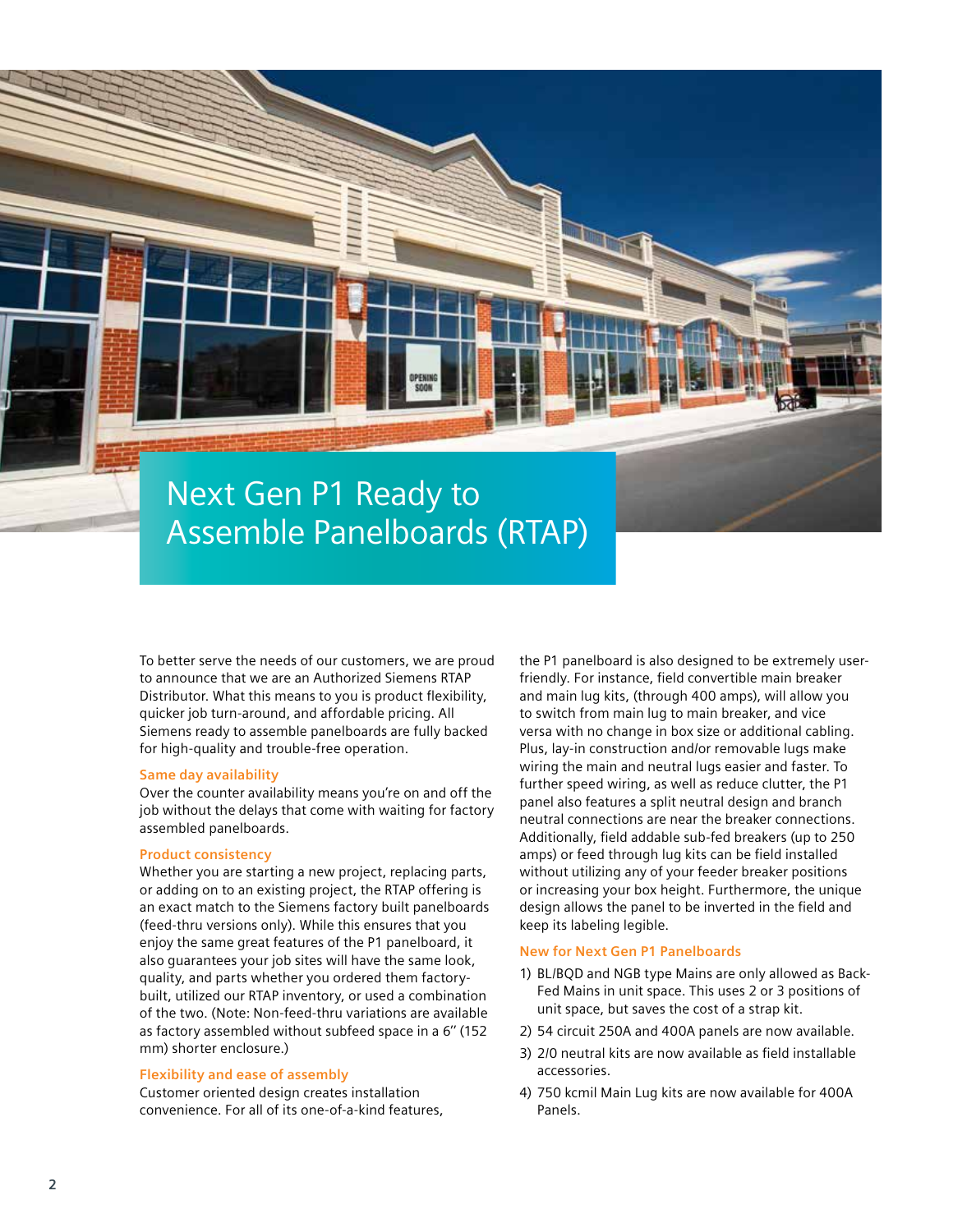### Next Gen P1 Ready to Assemble Panelboards offer a wealth of features and benefits!



- may be mounted with either end up. There are four pre-punched equipment ground connector locations for contractor-friendly installation.
- Box comes pre-punched for optional, **2** field-installable door-in-door or hinged style trims. There are also four pre-punched ground connector locations. The panel box will accept both standard ground connector (EGK and ECGK) assemblies and insulated ground connector kits (IGK and ICGK).
- **3** Interior is completely symmetrical allowing it to be changed from top to bottom feed by simply rotating the interior.



- **1** Completely symmetrical boxes **1 4 6** Choose either a Main Breaker **1 6 6** Choose either a Main Breaker kit or Main Lug kit with which to terminate your incoming cables. Main lug kits are contractor-friendly with lay in lugs (or removable lugs) through 350 Kcmil (250 amp panel) or (1) 600 Kcmil or (2) 250 Kcmil connectors for 400 amp panels. Main Breaker kits (250 amps and below) are horizontally mounted allowing field convertible top or bottom feeds to be performed easily. Main Lug kits and Main Breaker Kits are interchangeable and can be changed/ added in the field without making changes to the enclosure or interior.
	- Branch neutral connections are near the breaker connections to speed wiring and reduce clutter. The standard P1 neutral is rated for 100% of the panel's ampacity and will accept copper or aluminum wire. Optional 200% neutral kits and 2/0 neutral kits are also available. **5**



- **Comparel includes space to add** (1) sub-feed breaker (max 250 amps), feed-thru lugs or TPS3 (SPD) kit.
- Siemens standard trim has hidden hinges and mounting hardware for added safety. The rounded door corners not only enhance the panel's appearance but also help to eliminate injuries caused from sharp corners.
- Semi-flush lock comes standard. Easily identified locked position denoted by keyway being horizontal when door has been locked. **8**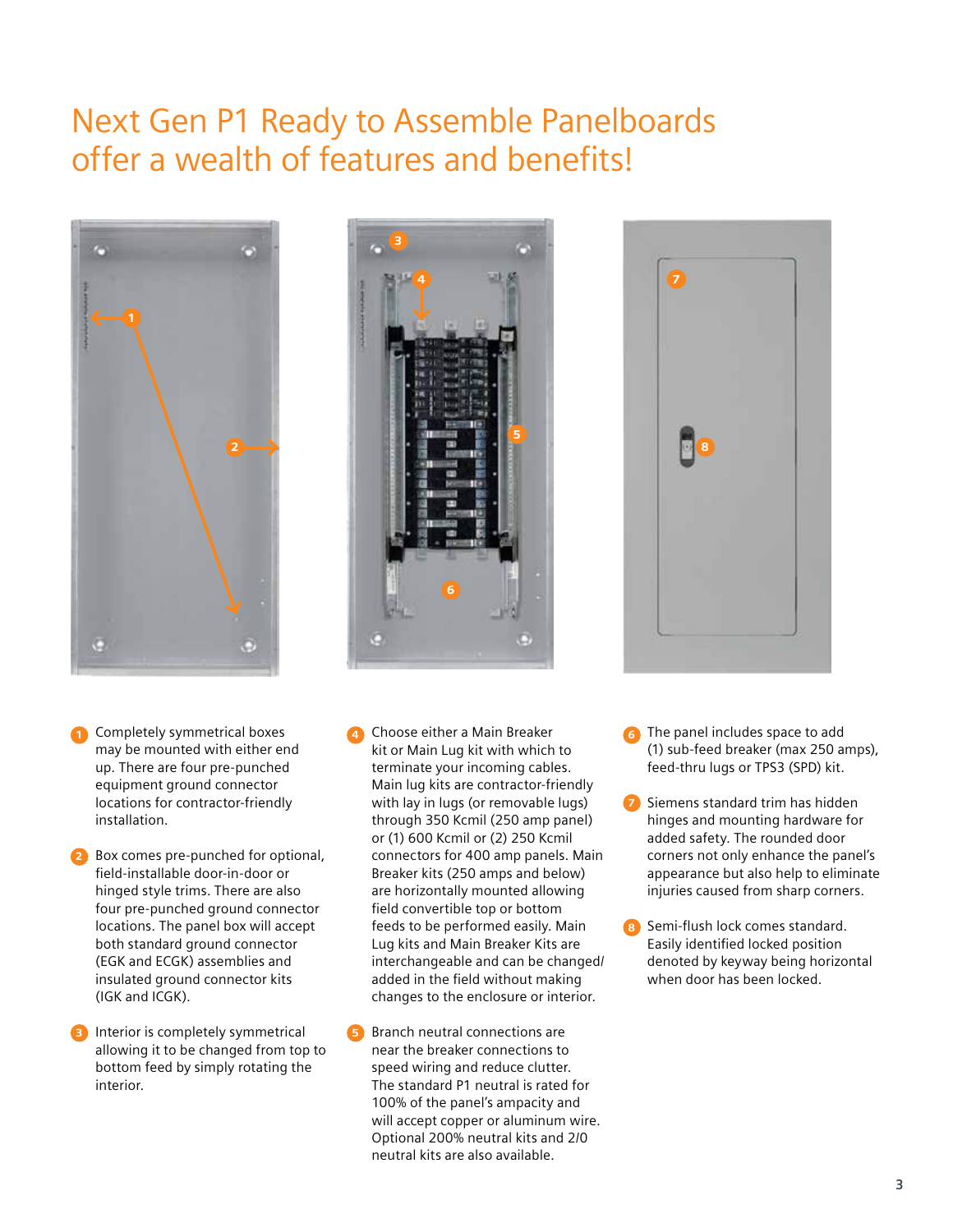## Ordering is as easy as 1, 2, 3, 4



**Select the three main components for Next Gen P1: Interior, Box & Trim** 

| 1 Phase, 3 Wire uses BL, BLH, or HBL style breakers<br>120/240V |                                                                |                                     |                                          |                                           |                               |  |
|-----------------------------------------------------------------|----------------------------------------------------------------|-------------------------------------|------------------------------------------|-------------------------------------------|-------------------------------|--|
| <b>Bus ampere</b><br>rating                                     | Max. no.<br>of circuits                                        | <b>Next Gen P1</b><br>Catalogue no. | <b>Box Catalogue</b><br>no. <sup>1</sup> | <b>Trim Catalogue</b><br>no. <sup>2</sup> | <b>Bus</b><br><b>Material</b> |  |
|                                                                 | 18                                                             | <b>P1A18ML250AT</b>                 | <b>B32</b>                               | S/F32B                                    |                               |  |
|                                                                 | 30                                                             | P1A30ML250AT                        | <b>B38</b>                               | <b>S/F38B</b>                             |                               |  |
| 250                                                             | 42                                                             | <b>P1A42ML250AT</b>                 | <b>B44</b>                               | S/F44B                                    | Aluminum                      |  |
|                                                                 | 54                                                             | <b>P1A54ML250AT</b>                 | <b>B50</b>                               | S/F74B                                    |                               |  |
|                                                                 | 30                                                             | <b>P1A30ML400AT</b>                 | <b>B62</b>                               | S/F628                                    |                               |  |
| 400                                                             | 42                                                             | <b>P1A42ML400AT</b>                 | <b>B68</b>                               | <b>S/F688</b>                             | Aluminum                      |  |
|                                                                 | 54                                                             | <b>P1A54ML400AT</b>                 | <b>B74</b>                               | S/F74B                                    |                               |  |
|                                                                 | 18                                                             | P1A18ML250CT                        | <b>B32</b>                               | S/F32B                                    |                               |  |
|                                                                 | 30                                                             | <b>P1A30ML250CT</b>                 | <b>B38</b>                               | <b>S/F38B</b>                             |                               |  |
| 250                                                             | 42                                                             | P1A42ML250CT                        | <b>B44</b>                               | S/F44B                                    | Copper                        |  |
|                                                                 | 54                                                             | <b>P1A54ML250CT</b>                 | <b>B50</b>                               | S/F74B                                    |                               |  |
|                                                                 | 30                                                             | <b>P1A30ML400CT</b>                 | <b>B62</b>                               | S/F62B                                    |                               |  |
| 400                                                             | 42                                                             | P1A42ML400CT                        | <b>B68</b>                               | <b>S/F68B</b>                             | Copper                        |  |
|                                                                 | 54                                                             | <b>P1A54ML400CT</b>                 | <b>B74</b>                               | S/F74B                                    |                               |  |
|                                                                 | 3 Phase, 4 Wire uses BL, BLH or HBL style breakers<br>120/208V |                                     |                                          |                                           |                               |  |
|                                                                 | 18                                                             | P1C18ML250AT                        | <b>B32</b>                               | S/F32B                                    |                               |  |
|                                                                 | 30                                                             | <b>P1C30ML250AT</b>                 | <b>B38</b>                               | S/F38B                                    |                               |  |
| 250                                                             | 42                                                             | P1C42ML250AT                        | <b>B44</b>                               | S/F44B                                    | Aluminum                      |  |
|                                                                 | 54                                                             | P1C54ML250AT                        | <b>B50</b>                               | S/F74B                                    |                               |  |
|                                                                 | 30                                                             | <b>P1C30ML400AT</b>                 | <b>B62</b>                               | S/F62B                                    |                               |  |
| 400                                                             | 42                                                             | P1C42ML400AT                        | <b>B68</b>                               | S/F68B                                    | Aluminum                      |  |
|                                                                 | 54                                                             | <b>P1C54ML400AT</b>                 | <b>B74</b>                               | S/F74B                                    |                               |  |
|                                                                 | 18                                                             | P1C18ML250CT                        | <b>B32</b>                               | S/F32B                                    |                               |  |
|                                                                 | 30                                                             | P1C30ML250CT                        | <b>B38</b>                               | S/F38B                                    |                               |  |
| 250                                                             | 42                                                             | <b>P1C42ML250CT</b>                 | <b>B44</b>                               | S/F44B                                    | Copper                        |  |
|                                                                 | 54                                                             | P1C54ML250CT                        | <b>B50</b>                               | S/F74B                                    |                               |  |
|                                                                 | 30                                                             | P1C30ML400CT                        | <b>B62</b>                               | S/F62B                                    |                               |  |
| 400                                                             | 42                                                             | P1C42ML400CT                        | <b>B68</b>                               | <b>S/F68B</b>                             | Copper                        |  |
|                                                                 | 54                                                             | P1C54ML400CT                        | <b>B74</b>                               | S/F74B                                    |                               |  |

 All box dimensions are 20"w  $\times$  5.75"d. Height dimensions are equal to the last two digits of the box's catalogue number. ² Catalogue number begins with either S for surface or F for flush front (i.e. S32B or F32B).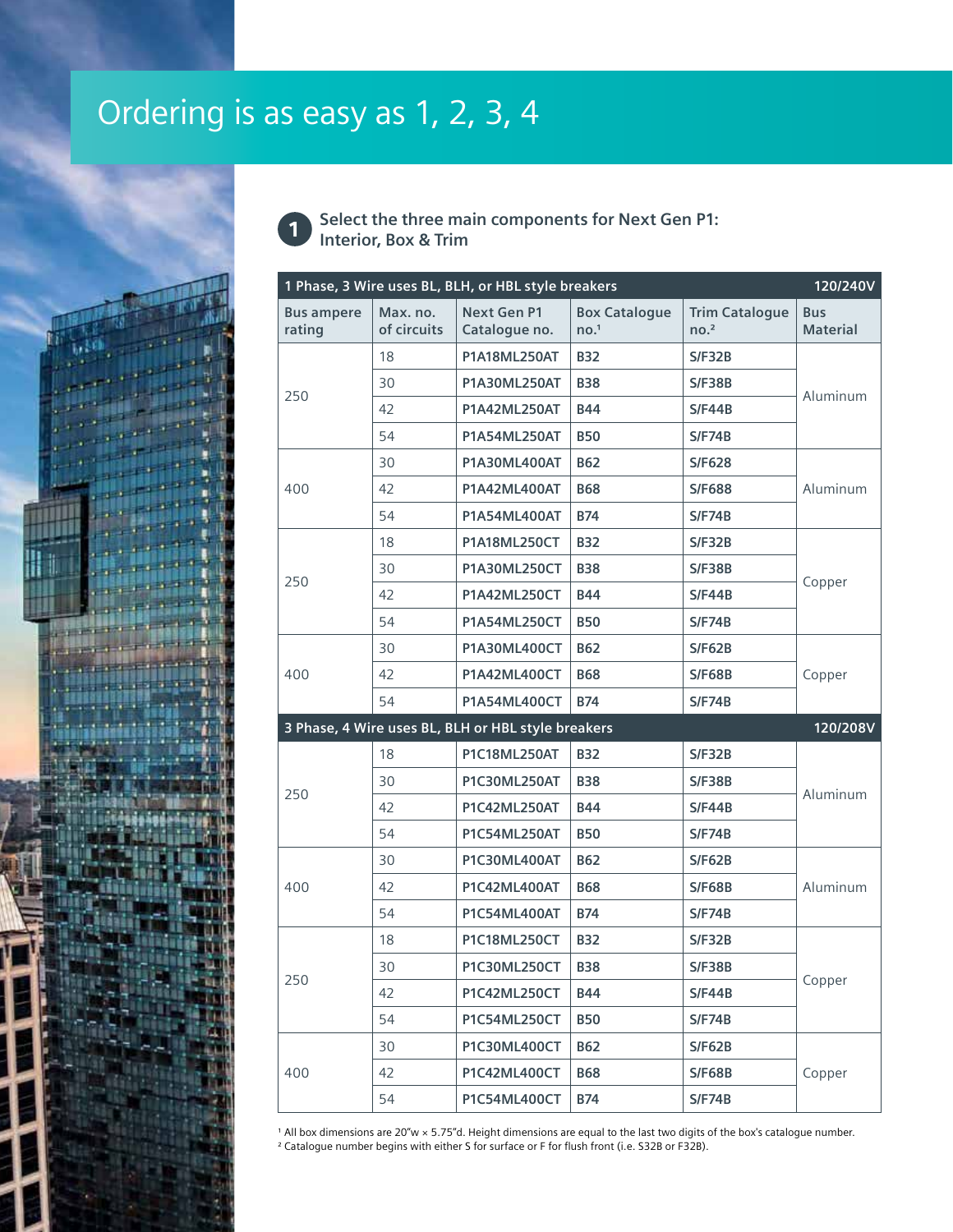

**Select the three main components for Next Gen P1: Interior, Box & Trim**

| 3 Phase, 4 Wire uses BQD6 style breakers |                         |                                         |                                          |                                           | 600Y/347V                     |
|------------------------------------------|-------------------------|-----------------------------------------|------------------------------------------|-------------------------------------------|-------------------------------|
| <b>Bus ampere</b><br>rating              | Max. no.<br>of circuits | <b>Next Gen P1</b><br>Catalogue no.     | <b>Box Catalogue</b><br>no. <sup>1</sup> | <b>Trim Catalogue</b><br>no. <sup>2</sup> | <b>Bus</b><br><b>Material</b> |
|                                          | 18                      | <b>P1L18ML250AT</b>                     | <b>B32</b>                               | S/F32B                                    |                               |
|                                          | 30                      | P1L30ML250AT                            | <b>B38</b>                               | <b>S/F38B</b>                             | Aluminum                      |
| 250                                      | 42                      | <b>P1L42ML250AT</b>                     | <b>B44</b>                               | S/F44B                                    |                               |
|                                          | 54                      | <b>P1L54ML250AT</b>                     | <b>B50</b>                               | S/F74B                                    |                               |
|                                          | 30                      | <b>P1L30ML400AT</b>                     | <b>B62</b>                               | S/F62B                                    |                               |
| 400                                      | 42                      | <b>P1L42ML400AT</b>                     | <b>B68</b>                               | <b>S/F68B</b>                             | Aluminum                      |
|                                          | 54                      | P1L54ML400AT                            | <b>B74</b>                               | <b>S/F74B</b>                             |                               |
|                                          | 18                      | <b>P1L18ML250CT</b>                     | <b>B32</b>                               | S/F32B                                    |                               |
|                                          | 30                      | P1L30ML250CT                            | <b>B38</b>                               | S/F38B                                    |                               |
| 250                                      | 42                      | <b>P1L42ML250CT</b>                     | <b>B44</b>                               | S/F44B                                    | Copper                        |
|                                          | 54                      | P1L54ML250CT                            | <b>B50</b>                               | S/F74B                                    |                               |
|                                          | 30                      | P1L30ML400CT                            | <b>B62</b>                               | S/F62B                                    | Copper                        |
| 400                                      | 42                      | <b>P1L42ML400CT</b>                     | <b>B68</b>                               | <b>S/F68B</b>                             |                               |
|                                          | 54                      | <b>P1L54ML400CT</b>                     | <b>B74</b>                               | S/F74B                                    |                               |
|                                          |                         | 3 Phase, 4 Wire uses NGB style breakers |                                          |                                           | 600Y/347V                     |
|                                          | 18                      | P1L18ML250AT-NGB                        | <b>B32</b>                               | S/F32B                                    |                               |
| 250                                      | 32                      | P1L30ML250AT-NGB                        | <b>B38</b>                               | S/F38B                                    |                               |
|                                          | 42                      | P1L42ML250AT-NGB                        | <b>B44</b>                               | S/F44B                                    | Aluminum                      |
|                                          | 54                      | P1L54ML250AT-NGB                        | <b>B50</b>                               | S/F74B                                    |                               |
|                                          | 30                      | P1L30ML400AT-NGB                        | <b>B62</b>                               | <b>S/F628</b>                             |                               |
| 400                                      | 42                      | P1L42ML400AT-NGB                        | <b>B68</b>                               | <b>S/F688</b>                             | Aluminum                      |
|                                          | 54                      | P1L54ML400AT-NGB                        | <b>B74</b>                               | S/F74B                                    |                               |
| 250                                      | 18                      | P1L18ML250CT-NGB                        | <b>B32</b>                               | S/F32B                                    |                               |
|                                          | 30                      | P1L30ML250CT-NGB                        | <b>B38</b>                               | <b>S/F38B</b>                             |                               |
|                                          | 42                      | P1L42ML250CT-NGB                        | <b>B44</b>                               | S/F44B                                    | Copper                        |
|                                          | 54                      | P1L54ML250CT-NGB                        | <b>B50</b>                               | S/F74B                                    |                               |
|                                          | 30                      | P1L30ML400CT-NGB                        | <b>B62</b>                               | <b>S/F62B</b>                             |                               |
|                                          |                         |                                         |                                          |                                           |                               |
| 400                                      | 42                      | P1L42ML400CT-NGB                        | <b>B68</b>                               | <b>S/F68B</b>                             | Copper                        |

<sup>1</sup> All box dimensions are 20"w × 5.75"d. Height dimensions are equal to the last two digits of the box's catalogue number.

² Catalogue number begins with either S for surface or F for flush front (i.e. S32B or F32B).

<sup>3</sup> This panel only accepts NGB breakers in the branch-feeder positions.

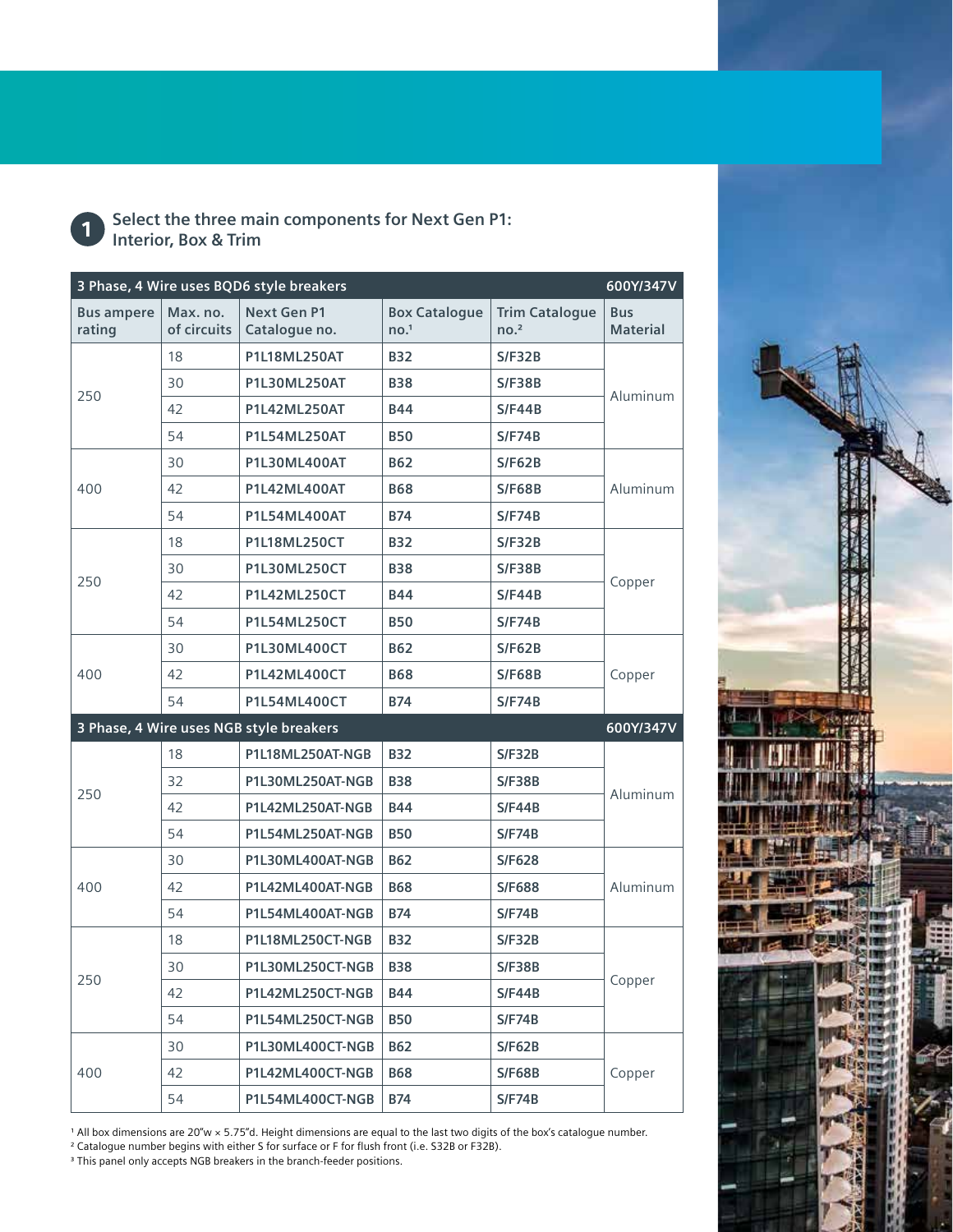**2**

**Select main breaker kit or feed-thru lug kit (if required). Main/subfeed breaker mounting kits may be ordered with or without breaker.**

| Main and Subfeed Breaker Mounting Kits without Breakers <sup>1</sup> |                                    |                    |                                                                                   |  |  |
|----------------------------------------------------------------------|------------------------------------|--------------------|-----------------------------------------------------------------------------------|--|--|
| Ampere<br>rating                                                     | <b>Breaker Types</b>               | <b>Service</b>     | Next Gen P1 Cataloque no.                                                         |  |  |
| 100A                                                                 | <b>BOD</b>                         | 3 Phase            | <b>Use Back-fed Main Label Kit</b>                                                |  |  |
| 100A                                                                 | BL, BLH, HBL                       | 1 Phase<br>3 Phase | # MBKBFA <sup>2</sup><br>(includes Neutral Lug,<br>"MAIN" label and instructions) |  |  |
| 125A                                                                 | <b>NGB</b>                         | 1 Phase<br>3 Phase |                                                                                   |  |  |
| 125A                                                                 | ED4, ED6,<br>HED4                  | 1 Phase<br>3 Phase | <b>MBKED1A</b><br><b>MBKED3A</b>                                                  |  |  |
| 225A <sup>3</sup>                                                    | QR2, QRH2,<br>HQR2, HQR2H          | 1 Phase<br>3 Phase | <b>MBKOR1A</b><br><b>MBKQR3A</b>                                                  |  |  |
| 250A                                                                 | FXD6, FD6,<br>HFD6, HFXD6          | 1 Phase<br>3 Phase | <b>MBKFD1A</b><br><b>MBKFD3A</b>                                                  |  |  |
| 400A                                                                 | JXD2, JD6,<br>JXD6, HJD6,<br>HJXD6 | 1 Phase<br>3 Phase | <b>MBKJD1A</b><br><b>MBKJD3A</b>                                                  |  |  |

<sup>1</sup> 400 amp kit is for main only – not allowed for subfeed breaker.

² Back-fed main breaker occupies branch space.

³ Although QR is rated 250A, it is limited to 225A in panelboard.

| Lug Kits - Main or Feed Thru (for Next Gen P1 only) |                 |                                                 |                    |                                 |  |
|-----------------------------------------------------|-----------------|-------------------------------------------------|--------------------|---------------------------------|--|
| Ampere<br>rating                                    | <b>Material</b> | Wire range                                      | <b>Service</b>     | Next Gen P1<br>Catalogue<br>no. |  |
| 250                                                 | Aluminum        | (1) #6 AWG-350 kcmil<br>Cu or Al                | 1 Phase<br>3 Phase | <b>MLKA1A</b><br>MLKA3A         |  |
|                                                     | Copper          | (1) #6 AWG-350 kcmil<br>Cu or Al                | 1 Phase<br>3 Phase | <b>MLKC1A</b><br><b>MLKC3A</b>  |  |
| 400                                                 | Aluminum        | (2) 3/0 250 or<br>(1) #2 AWG-600kcmil           | 1 Phase<br>3 Phase | 4MLKA1A<br>4MLKA3A              |  |
|                                                     | Copper          | $(2)$ 1/0-4/0 or<br>(1) 1/0-600 kcmil           | 1 Phase<br>3 Phase | 4MLKC1A<br>4MLKC3A              |  |
|                                                     | Aluminum        | (1) 1/0-750 kcmil Al or<br>(1) 1/0-600 kcmil Cu | 1 Phase<br>3 Phase | <b>4MLKA1B</b><br>4MLKA3B       |  |

| Main and Subfeed Breaker Mounting Kits with<br>Breakers <sup>1</sup> |                                                   |        |      |  |
|----------------------------------------------------------------------|---------------------------------------------------|--------|------|--|
| Catalogue no. <sup>3</sup>                                           | <b>Description</b>                                | Rating |      |  |
|                                                                      |                                                   | 240V   | 600V |  |
| MBKQR12225A                                                          | Kit with 2 pole QR2<br>225 Amp breaker            | 10kA   |      |  |
| MBKQR33150A                                                          | Kit with 3 pole QR2<br>150 Amp breaker            | 10kA   |      |  |
| MBKQR33200A                                                          | Kit with 3 pole QR2<br>200 Amp breaker            | 10kA   | -    |  |
| MBKQR33225A                                                          | Kit with 3 pole QR2<br>225 Amp breaker            | 10kA   |      |  |
| <b>MBKED33100A</b>                                                   | Kit with 3 pole ED6<br>100 Amp breaker            | 65kA   | 18kA |  |
| <b>MBKED33125A</b>                                                   | Kit with 3 pole ED6<br>125 Amp breaker            | 65kA   | 18kA |  |
| <b>MBKFD33200A</b>                                                   | Kit with 3 pole<br><b>FXD6 200 Amp</b><br>breaker | 65kA   | 22kA |  |
| <b>MBKFD33225A</b>                                                   | Kit with 3 pole<br><b>FXD6 225 Amp</b><br>breaker | 65kA   | 22kA |  |
| <b>MBKFD33250A</b>                                                   | Kit with 3 pole<br><b>FXD6 250 Amp</b><br>breaker | 65kA   | 22kA |  |
| <b>MBKHF33250A</b>                                                   | Kit with 3 pole<br><b>HFD6 250 Amp</b><br>breaker | 100kA  | 25kA |  |
| MBKJD33400A <sup>2</sup>                                             | Kit with 3 pole<br><b>JXD6 400 Amp</b><br>breaker | 65kA   | 25kA |  |

<sup>1</sup> If used as a Subfeed breaker, max is 250A.

² 400 amp kits usable as Top (or) Bottom feed. These kits cannot be used as a subfeed breaker since panel's subfeed space allowance is for a maximum 250 amp breaker.

<sup>3</sup> All kits listed ending in "A" will not fit Original P1 Panels.

**Note: Original P1 kits will not fit Next Gen P1 Panels, and Next Gen P1 kits will not fit original P1 Panels.**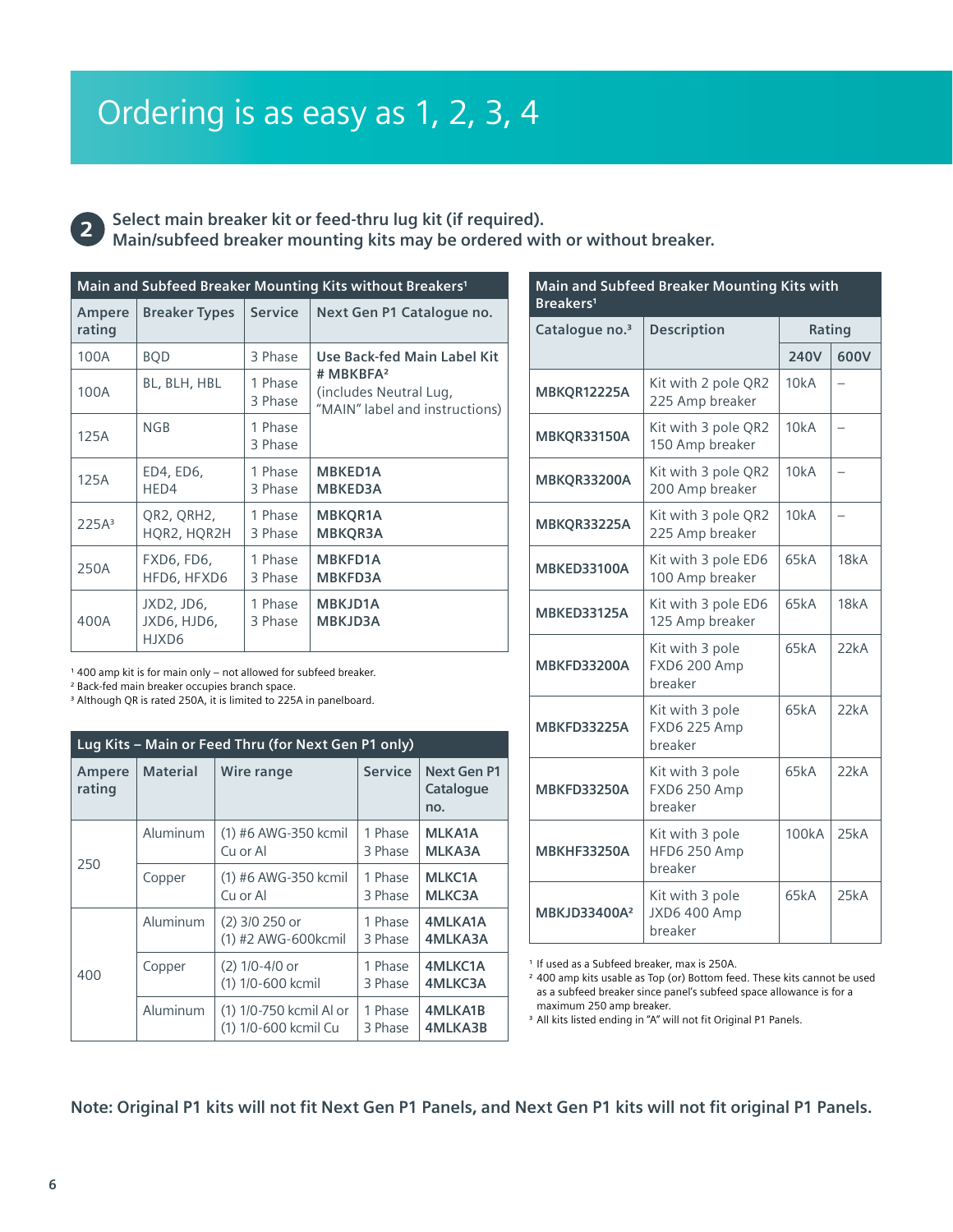

#### **3 Select P1 Panelboards ground bars and 4 4 accessories**

| Catalogue no.            | Description                                                               |  |  |
|--------------------------|---------------------------------------------------------------------------|--|--|
| BK1A <sup>2</sup>        | Bonding kit for 250A max.                                                 |  |  |
| EGK                      | Al Ground Bus 44 Connections                                              |  |  |
| <b>ECGK</b>              | Cu Ground Bus 44 Connections                                              |  |  |
| <b>IGK</b>               | Insulated Al Ground Bus                                                   |  |  |
| <b>ICGK</b>              | Insulated Cu Ground Bus                                                   |  |  |
| DFFP1                    | Filler Plate can be used in place of QF3-UL<br>$(Qty=100/box)$            |  |  |
| 2NLK30A <sup>2</sup>     | 200% Neutral Kit, 18 and 30 Circuit, 250 Amp                              |  |  |
| 2NLK42A <sup>2</sup>     | 200% Neutral Kit, 42 Circuit, 250 Amp                                     |  |  |
| 2NLK54A <sup>2</sup>     | 200% Neutral Kit, 54 Circuit, 250 Amp                                     |  |  |
| 42NLK30A <sup>2</sup>    | 200% Neutral Kit, 30 Circuit, 400 Amp                                     |  |  |
| 42NLK42A <sup>2</sup>    | 200% Neutral Kit, 42 Circuit, 400 Amp                                     |  |  |
| 42NLK54A <sup>2</sup>    | 200% Neutral Kit, 54 circuit, 400 Amp                                     |  |  |
| P1SCRWS <sup>1</sup>     | Branch Breaker Mounting Screws for P1                                     |  |  |
| <b>SDKN</b>              | Dripshield kit (20"w × 5.75"d)                                            |  |  |
| MBKBFA <sup>2</sup>      | Back-Fed Main Breaker Label and Instructions<br>for BL/BQD or NGB breaker |  |  |
| CNLK30A <sup>2</sup>     | Copper Neutral Lug Kit, 30 Circuit                                        |  |  |
| CNLK42A <sup>2</sup>     | Copper Neutral Lug Kit, 42 Circuit                                        |  |  |
| CNLK54A <sup>2</sup>     | Copper Neutral Lug Kit, 54, 66 Circuit                                    |  |  |
| LNLK30A <sup>2</sup>     | 2/0 Aluminum Neutral Lug Kit, 30 Circuit                                  |  |  |
| LNLK42A <sup>2</sup>     | 2/0 Aluminum Neutral Lug Kit, 42 Circuit                                  |  |  |
| LNLK54A <sup>2</sup>     | 2/0 Aluminum Neutral Lug Kit, 54, 66 Circuit                              |  |  |
| NBK03                    | Number Strips, 1-42, Stick-on type for use<br>with P1 Series Panelboards  |  |  |
| NBK04                    | Number Strips, 43-84, Stick-on type for use<br>with P1 Series Panelboards |  |  |
| P1CONBPHCU <sup>2</sup>  | Replacement Connector kit<br>- 6 pcs. B phase Copper                      |  |  |
| P1CONBPHAL <sup>2</sup>  | Replacement Connector kit<br>- 6 pcs. B phase Aluminum                    |  |  |
| P1CONACPHCU <sup>2</sup> | Replacement Connector kit<br>- 6 pcs. A or C phase Copper                 |  |  |
| P1CONACPHAL <sup>2</sup> | Replacement Connector kit<br>- 6 pcs. A or C phase Aluminum               |  |  |
| TPS9IKITP1A <sup>2</sup> | Mounting bracket for SPD TPS3 09                                          |  |  |



**List required branch circuit breakers for P1 panelboards**

|  | Voltage              | <b>Branch Breaker</b><br><b>Ampere rating</b> | <b>AIC rating</b> | <b>Breaker</b><br>style        |
|--|----------------------|-----------------------------------------------|-------------------|--------------------------------|
|  | 120/208V<br>120/240V | Up to 100 Amps                                | 10k<br>22k<br>65k | BL<br><b>BLH</b><br><b>HBL</b> |
|  | 600/347V             | Up to 70 Amps                                 | 10k               | BOD <sub>6</sub>               |
|  |                      | Up to 125 Amps                                | 14k               | NGB                            |



**For more information about what your Siemens RTAP Distributor can do for you, contact your local distributor.**

<sup>1</sup> Screws are included with interior. Qty 1 equals 42 screws.

² For use with Next Gen P1 only. Will not work with original P1.